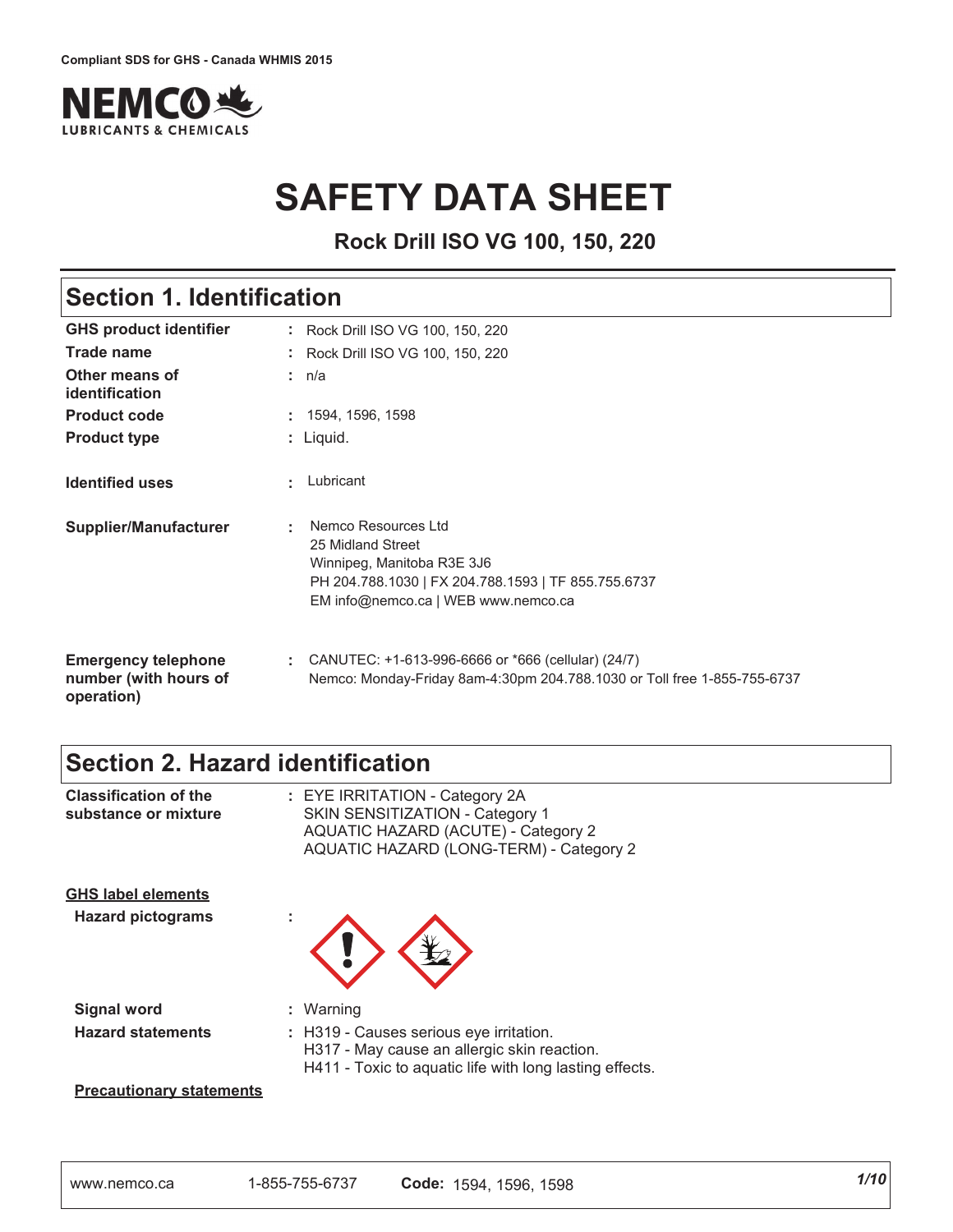

## **Section 2. Hazard identification**

| <b>Prevention</b>                                                                           | : P280 - Wear protective gloves. Wear eye or face protection.<br>P273 - Avoid release to the environment.<br>P261 - Avoid breathing vapor.<br>P264 - Wash hands thoroughly after handling.<br>P272 - Contaminated work clothing should not be allowed out of the workplace.                                                                                                                                                                                                    |
|---------------------------------------------------------------------------------------------|--------------------------------------------------------------------------------------------------------------------------------------------------------------------------------------------------------------------------------------------------------------------------------------------------------------------------------------------------------------------------------------------------------------------------------------------------------------------------------|
| <b>Response</b>                                                                             | : P391 - Collect spillage.<br>P302 + P352 + P362+P364 - IF ON SKIN: Wash with plenty of soap and water.<br>Take off contaminated clothing and wash it before reuse.<br>P333 + P313 - If skin irritation or rash occurs: Get medical attention.<br>P305 + P351 + P338 - IF IN EYES: Rinse cautiously with water for several minutes.<br>Remove contact lenses, if present and easy to do. Continue rinsing.<br>P337 + P313 - If eye irritation persists: Get medical attention. |
| <b>Storage</b>                                                                              | : Not applicable.                                                                                                                                                                                                                                                                                                                                                                                                                                                              |
| <b>Disposal</b>                                                                             | : P501 - Dispose of contents and container in accordance with all local, regional,<br>national and international regulations.                                                                                                                                                                                                                                                                                                                                                  |
| Other hazards which do not : None known.<br>result in classification/<br><b>HHNOC/PHNOC</b> |                                                                                                                                                                                                                                                                                                                                                                                                                                                                                |

# Section 3. Composition/information on ingredients

| Substance/mixture | : Mixture |
|-------------------|-----------|
| Other means of    | ∴ n/a     |
| identification    |           |

#### **CAS number/other identifiers**

| <b>CAS number</b>   | : Not applicable.  |
|---------------------|--------------------|
| <b>Product code</b> | : 1594, 1596, 1598 |

| Ingredient name                   | $\frac{9}{6}$ (w/w) | <b>CAS number</b> |
|-----------------------------------|---------------------|-------------------|
| Polysulfides, di-tert-Bu          | $3 - 5$             | 68937-96-2        |
| Phosphoric acid esters/amine salt | $0.3 - 1$           |                   |
| (Z)-Octadec-9-Enylamine           | $0.3 - 1$           | 112-90-3          |

There are no additional ingredients present which, within the current knowledge of the supplier and in the concentrations applicable, are classified as hazardous to health or the environment and hence require reporting in this section.

Occupational exposure limits, if available, are listed in Section 8.

### **Section 4. First-aid measures**

### **Description of necessary first aid measures**

| Eye contact         | : Immediately flush eyes with plenty of water, occasionally lifting the upper and lower<br>eyelids. Check for and remove any contact lenses. Continue to rinse for at least 20<br>minutes. Get medical attention.                                                                                                                                                                                                                                                                           |
|---------------------|---------------------------------------------------------------------------------------------------------------------------------------------------------------------------------------------------------------------------------------------------------------------------------------------------------------------------------------------------------------------------------------------------------------------------------------------------------------------------------------------|
| <b>Inhalation</b>   | : Remove victim to fresh air and keep at rest in a position comfortable for breathing.<br>If not breathing, if breathing is irregular or if respiratory arrest occurs, provide<br>artificial respiration or oxygen by trained personnel. It may be dangerous to the<br>person providing aid to give mouth-to-mouth resuscitation. If unconscious, place in<br>recovery position and get medical attention immediately. Maintain an open airway.<br>Get medical attention if symptoms occur. |
| <b>Skin contact</b> | : Wash with plenty of soap and water. Wash contaminated clothing thoroughly with<br>water before removing it, or wear gloves. Continue to rinse for at least 20 minutes.<br>Get medical attention. In the event of any complaints or symptoms, avoid further<br>exposure. Wash clothing before reuse. Clean shoes thoroughly before reuse.                                                                                                                                                  |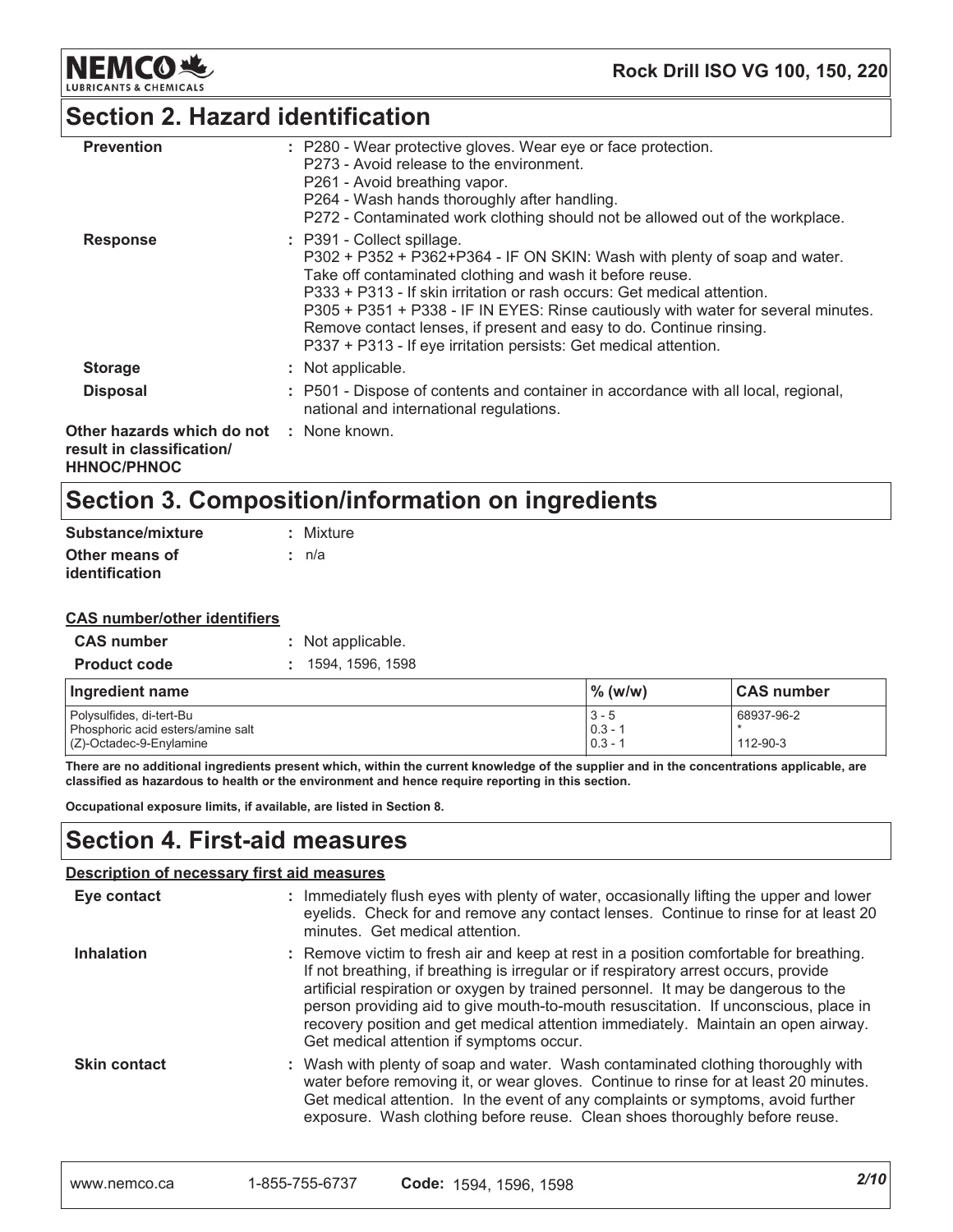

# **Section 4. First-aid measures**

| Ingestion                                          | : Wash out mouth with water. If material has been swallowed and the exposed<br>person is conscious, give small quantities of water to drink. Do not induce vomiting<br>unless directed to do so by medical personnel. If vomiting occurs, the head should<br>be kept low so that vomit does not enter the lungs. Never give anything by mouth to<br>an unconscious person. Get medical attention if symptoms occur. |
|----------------------------------------------------|---------------------------------------------------------------------------------------------------------------------------------------------------------------------------------------------------------------------------------------------------------------------------------------------------------------------------------------------------------------------------------------------------------------------|
| Most important symptoms/effects, acute and delayed |                                                                                                                                                                                                                                                                                                                                                                                                                     |
| <b>Potential acute health effects</b>              |                                                                                                                                                                                                                                                                                                                                                                                                                     |
| Eye contact                                        | : Causes serious eye irritation.                                                                                                                                                                                                                                                                                                                                                                                    |
| Inhalation                                         | : No known significant effects or critical hazards.                                                                                                                                                                                                                                                                                                                                                                 |
| <b>Skin contact</b>                                | : May cause an allergic skin reaction.                                                                                                                                                                                                                                                                                                                                                                              |
| Ingestion                                          | : No known significant effects or critical hazards.                                                                                                                                                                                                                                                                                                                                                                 |
| Over-exposure signs/symptoms                       |                                                                                                                                                                                                                                                                                                                                                                                                                     |
| Eye contact                                        | : Adverse symptoms may include the following:<br>pain or irritation<br>watering<br>redness                                                                                                                                                                                                                                                                                                                          |
| <b>Inhalation</b>                                  | : No known significant effects or critical hazards.                                                                                                                                                                                                                                                                                                                                                                 |
| <b>Skin contact</b>                                | : Adverse symptoms may include the following:<br>irritation<br>redness                                                                                                                                                                                                                                                                                                                                              |
| Ingestion                                          | : No known significant effects or critical hazards.                                                                                                                                                                                                                                                                                                                                                                 |
|                                                    | Indication of immediate medical attention and special treatment needed, if necessary                                                                                                                                                                                                                                                                                                                                |
| Notes to physician                                 | : Treat symptomatically. Contact poison treatment specialist immediately if large<br>quantities have been ingested or inhaled.                                                                                                                                                                                                                                                                                      |
| <b>Specific treatments</b>                         | : No specific treatment.                                                                                                                                                                                                                                                                                                                                                                                            |
| <b>Protection of first-aiders</b>                  | It may be dangerous to the person providing aid to give mouth-to-mouth<br>resuscitation. Wash contaminated clothing thoroughly with water before removing it,<br>or wear gloves.                                                                                                                                                                                                                                    |
| See toxicological information (Section 11)         |                                                                                                                                                                                                                                                                                                                                                                                                                     |

# **Section 5. Fire-fighting measures**

| Extinguishing media                                  |                                                                                                                                                                                                             |
|------------------------------------------------------|-------------------------------------------------------------------------------------------------------------------------------------------------------------------------------------------------------------|
| Suitable extinguishing<br>media                      | : Use an extinguishing agent suitable for the surrounding fire.                                                                                                                                             |
| Unsuitable extinguishing<br>media                    | : None known.                                                                                                                                                                                               |
| <b>Specific hazards arising</b><br>from the chemical | : This material is toxic to aquatic life with long lasting effects. Fire water contaminated<br>with this material must be contained and prevented from being discharged to any<br>waterway, sewer or drain. |
| <b>Hazardous thermal</b><br>decomposition products   | : No specific data.                                                                                                                                                                                         |
| Special protective actions<br>for fire-fighters      | : No special measures are required.                                                                                                                                                                         |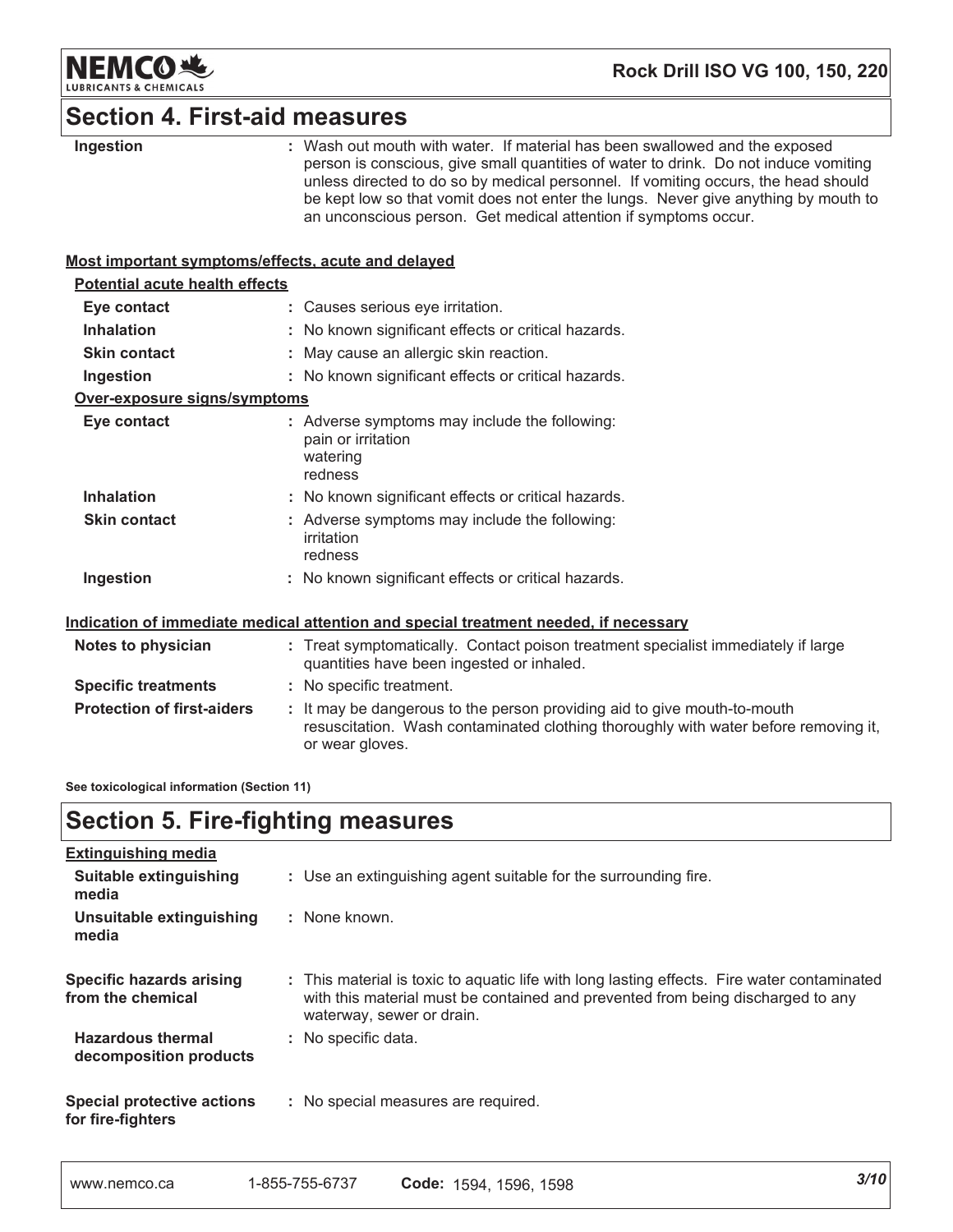

## **Section 5. Fire-fighting measures**

**Special protective** equipment for fire-fighters : Fire-fighters should wear appropriate protective equipment and self-contained breathing apparatus (SCBA) with a full face-piece operated in positive pressure mode.

### Section 6. Accidental release measures

| Personal precautions, protective equipment and emergency procedures |  |                                                                                                                                                                                                                                                                                                                                                   |
|---------------------------------------------------------------------|--|---------------------------------------------------------------------------------------------------------------------------------------------------------------------------------------------------------------------------------------------------------------------------------------------------------------------------------------------------|
| For non-emergency<br>personnel                                      |  | : Keep unnecessary and unprotected personnel from entering. Do not touch or walk<br>through spilled material. Avoid breathing vapor or mist. Provide adequate<br>ventilation. Wear appropriate respirator when ventilation is inadequate. Put on<br>appropriate personal protective equipment.                                                    |
| For emergency responders                                            |  | If specialized clothing is required to deal with the spillage, take note of any<br>information in Section 8 on suitable and unsuitable materials. See also the<br>information in "For non-emergency personnel".                                                                                                                                   |
| <b>Environmental precautions</b>                                    |  | : Avoid dispersal of spilled material and runoff and contact with soil, waterways,<br>drains and sewers. Inform the relevant authorities if the product has caused<br>environmental pollution (sewers, waterways, soil or air). Water polluting material.<br>May be harmful to the environment if released in large quantities. Collect spillage. |

### Methods and materials for containment and cleaning up

| <b>Spill</b><br>: Stop leak if without risk. Move containers from spill area. Approach release from<br>upwind. Prevent entry into sewers, water courses, basements or confined areas.<br>Wash spillages into an effluent treatment plant or proceed as follows. Contain and<br>collect spillage with non-combustible, absorbent material e.g. sand, earth,<br>vermiculite or diatomaceous earth and place in container for disposal according to<br>local regulations (see Section 13). Dispose of via a licensed waste disposal<br>contractor. Contaminated absorbent material may pose the same hazard as the<br>spilled product. Note: see Section 1 for emergency contact information and Section<br>13 for waste disposal. |  |
|---------------------------------------------------------------------------------------------------------------------------------------------------------------------------------------------------------------------------------------------------------------------------------------------------------------------------------------------------------------------------------------------------------------------------------------------------------------------------------------------------------------------------------------------------------------------------------------------------------------------------------------------------------------------------------------------------------------------------------|--|
|---------------------------------------------------------------------------------------------------------------------------------------------------------------------------------------------------------------------------------------------------------------------------------------------------------------------------------------------------------------------------------------------------------------------------------------------------------------------------------------------------------------------------------------------------------------------------------------------------------------------------------------------------------------------------------------------------------------------------------|--|

# **Section 7. Handling and storage**

### **Precautions for safe handling**

| <b>Protective measures</b>                                         | : Put on appropriate personal protective equipment (see Section 8). Persons with a<br>history of skin sensitization problems should not be employed in any process in<br>which this product is used. Do not get in eyes or on skin or clothing. Do not ingest.<br>Avoid breathing vapor or mist. Avoid release to the environment. Keep in the<br>original container or an approved alternative made from a compatible material, kept<br>tightly closed when not in use. Empty containers retain product residue and can be<br>hazardous. Do not reuse container. |
|--------------------------------------------------------------------|-------------------------------------------------------------------------------------------------------------------------------------------------------------------------------------------------------------------------------------------------------------------------------------------------------------------------------------------------------------------------------------------------------------------------------------------------------------------------------------------------------------------------------------------------------------------|
| Advice on general<br>occupational hygiene                          | : Eating, drinking and smoking should be prohibited in areas where this material is<br>handled, stored and processed. Workers should wash hands and face before eating,<br>drinking and smoking. See also Section 8 for additional information on hygiene<br>measures. Remove contaminated clothing and protective equipment before entering<br>eating areas.                                                                                                                                                                                                     |
| Conditions for safe storage,<br>including any<br>incompatibilities | : Store in accordance with local regulations. Store in original container protected from<br>direct sunlight in a dry, cool and well-ventilated area, away from incompatible<br>materials (see Section 10) and food and drink. Keep container tightly closed and<br>sealed until ready for use. Containers that have been opened must be carefully<br>resealed and kept upright to prevent leakage. Do not store in unlabeled containers.<br>Use appropriate containment to avoid environmental contamination.                                                     |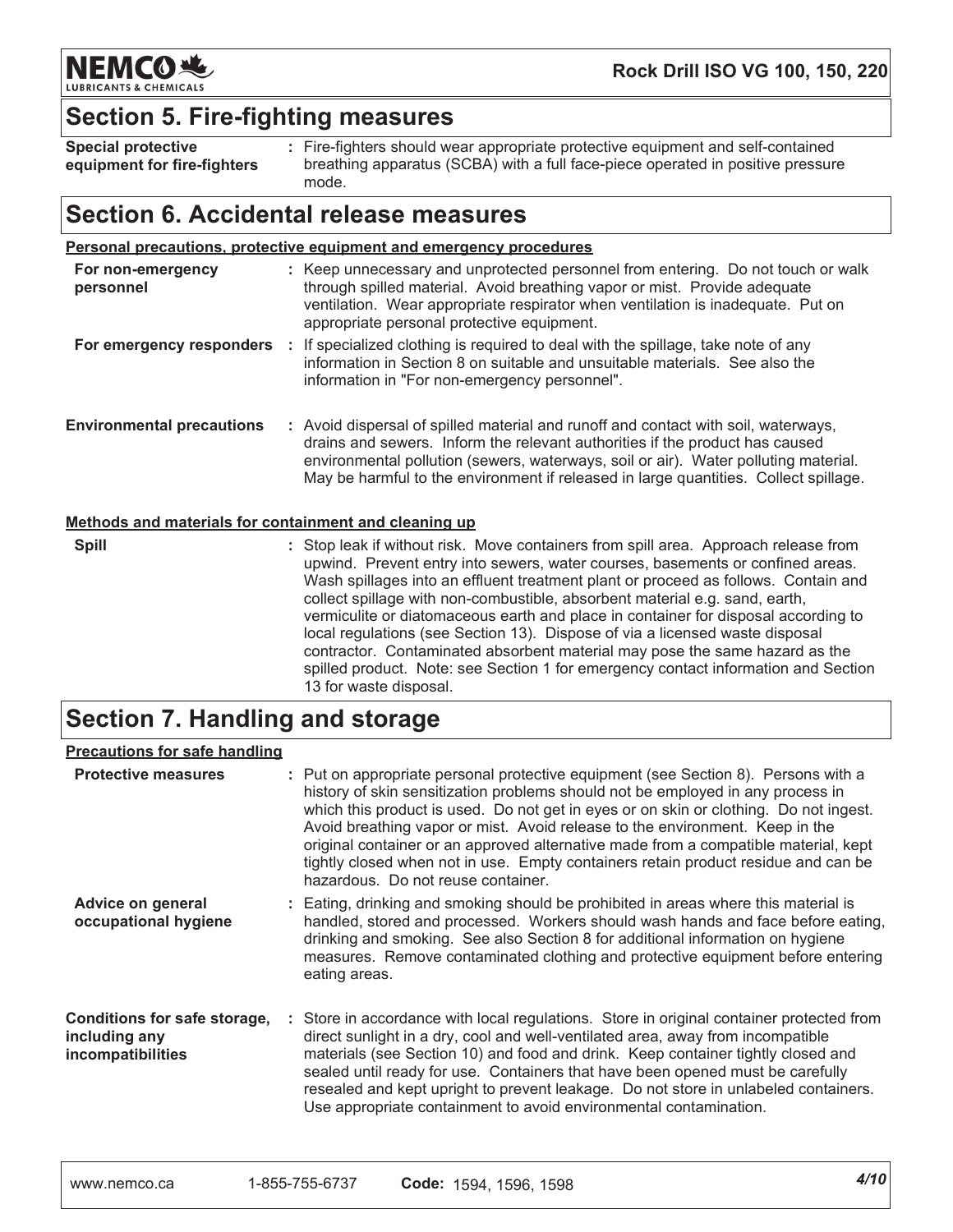

# Section 8. Exposure controls/personal protection

### **Control parameters**

### **Occupational exposure limits**

None.

| Appropriate engineering<br>controls       | : Good general ventilation should be sufficient to control worker exposure to airborne<br>contaminants.                                                                                                                                                                                                                                                                                                                                                                     |
|-------------------------------------------|-----------------------------------------------------------------------------------------------------------------------------------------------------------------------------------------------------------------------------------------------------------------------------------------------------------------------------------------------------------------------------------------------------------------------------------------------------------------------------|
| <b>Environmental exposure</b><br>controls | : Emissions from ventilation or work process equipment should be checked to ensure<br>they comply with the requirements of environmental protection legislation.                                                                                                                                                                                                                                                                                                            |
| <b>Individual protection measures</b>     |                                                                                                                                                                                                                                                                                                                                                                                                                                                                             |
| Hygiene measures                          | : Wash hands, forearms and face thoroughly after handling chemical products, before<br>eating, smoking and using the lavatory and at the end of the working period.<br>Appropriate techniques should be used to remove potentially contaminated clothing.<br>Contaminated work clothing should not be allowed out of the workplace. Wash<br>contaminated clothing before reusing. Ensure that eyewash stations and safety<br>showers are close to the workstation location. |
| <b>Eye/face protection</b>                | : Safety eyewear complying with an approved standard should be used when a risk<br>assessment indicates this is necessary to avoid exposure to liquid splashes, mists,<br>gases or dusts. If contact is possible, the following protection should be worn,<br>unless the assessment indicates a higher degree of protection: chemical splash<br>goggles.                                                                                                                    |
| <b>Skin protection</b>                    |                                                                                                                                                                                                                                                                                                                                                                                                                                                                             |
| <b>Hand protection</b>                    | : Chemical-resistant, impervious gloves complying with an approved standard should<br>be worn at all times when handling chemical products if a risk assessment indicates<br>this is necessary.                                                                                                                                                                                                                                                                             |
| <b>Body protection</b>                    | : Personal protective equipment for the body should be selected based on the task<br>being performed and the risks involved and should be approved by a specialist<br>before handling this product.                                                                                                                                                                                                                                                                         |
| Other skin protection                     | : Appropriate footwear and any additional skin protection measures should be<br>selected based on the task being performed and the risks involved and should be<br>approved by a specialist before handling this product.                                                                                                                                                                                                                                                   |
| <b>Respiratory protection</b>             | : Based on the hazard and potential for exposure, select a respirator that meets the<br>appropriate standard or certification. Respirators must be used according to a<br>respiratory protection program to ensure proper fitting, training, and other important<br>aspects of use.                                                                                                                                                                                         |

# Section 9. Physical and chemical properties

| <b>Appearance</b>         |                                                                 |
|---------------------------|-----------------------------------------------------------------|
| <b>Physical state</b>     | : Liquid. [Viscous.]                                            |
| Color                     | : Amber. [Dark]                                                 |
| Odor                      | : Mild hydrocarbon.                                             |
| <b>Odor threshold</b>     | : Not available.                                                |
| рH                        | : Not available.                                                |
| <b>Freezing point</b>     | : Not available.                                                |
| <b>Boiling point</b>      | : Not available.                                                |
| <b>Flash point</b>        | : Closed cup: $250^{\circ}$ C, $255^{\circ}$ C, $258^{\circ}$ C |
| <b>Evaporation rate</b>   | : Not available.                                                |
| Flammability (solid, gas) | : Not available.                                                |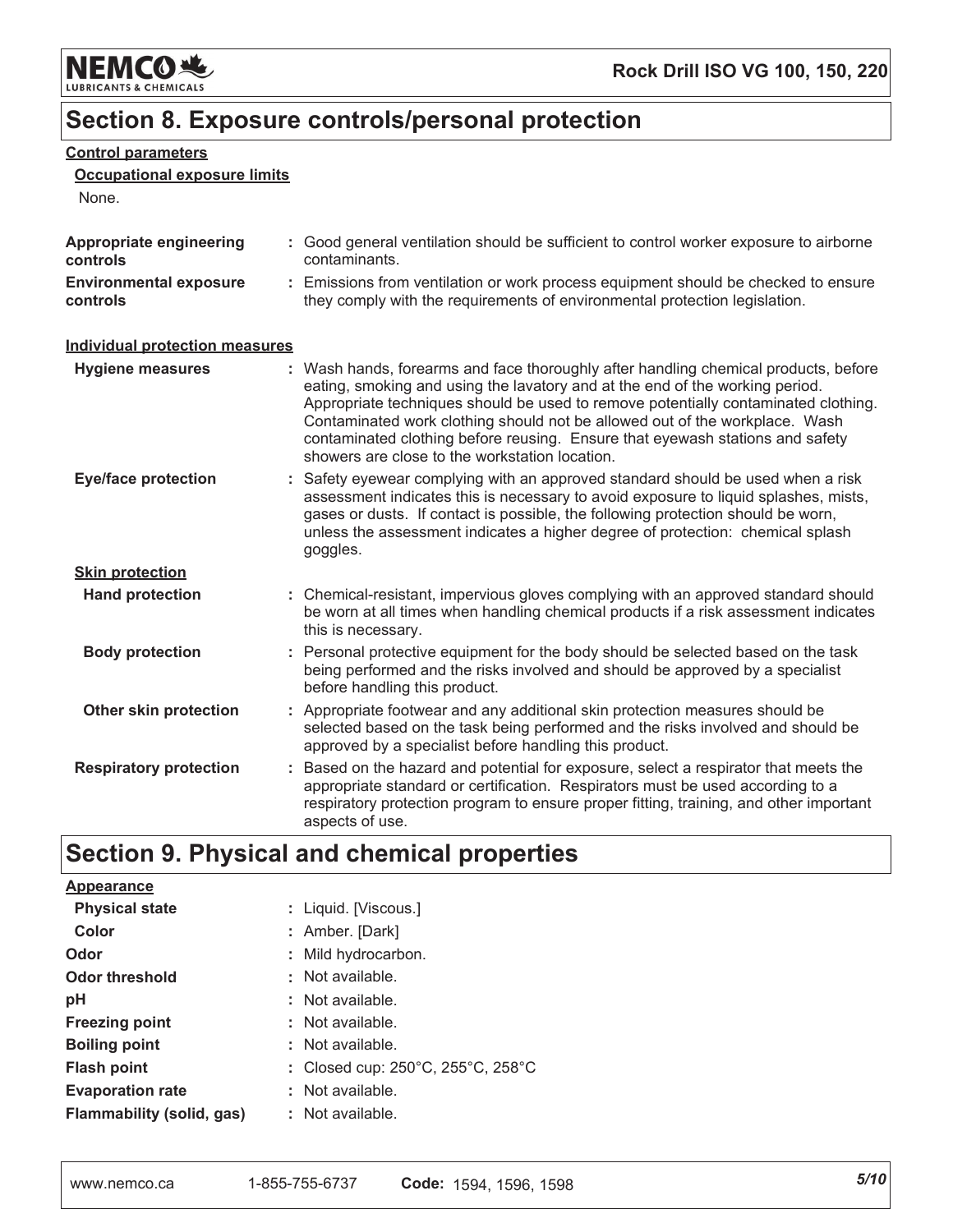

# Section 9. Physical and chemical properties

| Lower and upper explosive<br>(flammable) limits   | : Not available.                                                                             |
|---------------------------------------------------|----------------------------------------------------------------------------------------------|
| Vapor pressure                                    | : Not available.                                                                             |
| Vapor density                                     | : Not available.                                                                             |
| <b>Relative density</b>                           | $: 0.8765, 0.875, 0.874$ @ 20°C                                                              |
| <b>Solubility</b>                                 | : Not available.                                                                             |
| <b>Partition coefficient: n-</b><br>octanol/water | : Not available.                                                                             |
| <b>Auto-ignition temperature</b>                  | : Not available.                                                                             |
| Decomposition temperature                         | $:$ Not available.                                                                           |
| <b>Viscosity</b>                                  | : Kinematic: 11.1, 14.5, 18.7 cSt (100°C)<br>Kinematic: $100, 150, 220$ cSt $(40^{\circ}$ C) |

# **Section 10. Stability and reactivity**

| <b>Reactivity</b>                            | : No specific test data related to reactivity available for this product or its ingredients.              |
|----------------------------------------------|-----------------------------------------------------------------------------------------------------------|
| <b>Chemical stability</b>                    | : The product is stable.                                                                                  |
| <b>Possibility of hazardous</b><br>reactions | : Under normal conditions of storage and use, hazardous reactions will not occur.                         |
| <b>Conditions to avoid</b>                   | : No specific data.                                                                                       |
| Incompatible materials                       | : Reactive or incompatible with the following materials: oxidizing materials.                             |
| <b>Hazardous decomposition</b><br>products   | : Under normal conditions of storage and use, hazardous decomposition products<br>should not be produced. |

# **Section 11. Toxicological information**

### Information on toxicological effects

### **Acute toxicity**

There is no data available.

### **Irritation/Corrosion**

There is no data available.

### **Sensitization**

There is no data available.

### **Mutagenicity**

There is no data available.

### Carcinogenicity

### **Classification**

| <b>Product/ingredient</b><br>l name                                                                         | <b>OSHA IARC INTP</b> | <b>ACGIH</b> | <b>EPA</b> | <b>NIOSH</b> |
|-------------------------------------------------------------------------------------------------------------|-----------------------|--------------|------------|--------------|
| Residual oils (petroleum), solvent-<br>dewaxed<br>Distillates (petroleum), hydrotreated<br>heavy paraffinic |                       | A4<br>A4     |            |              |

### **Reproductive toxicity**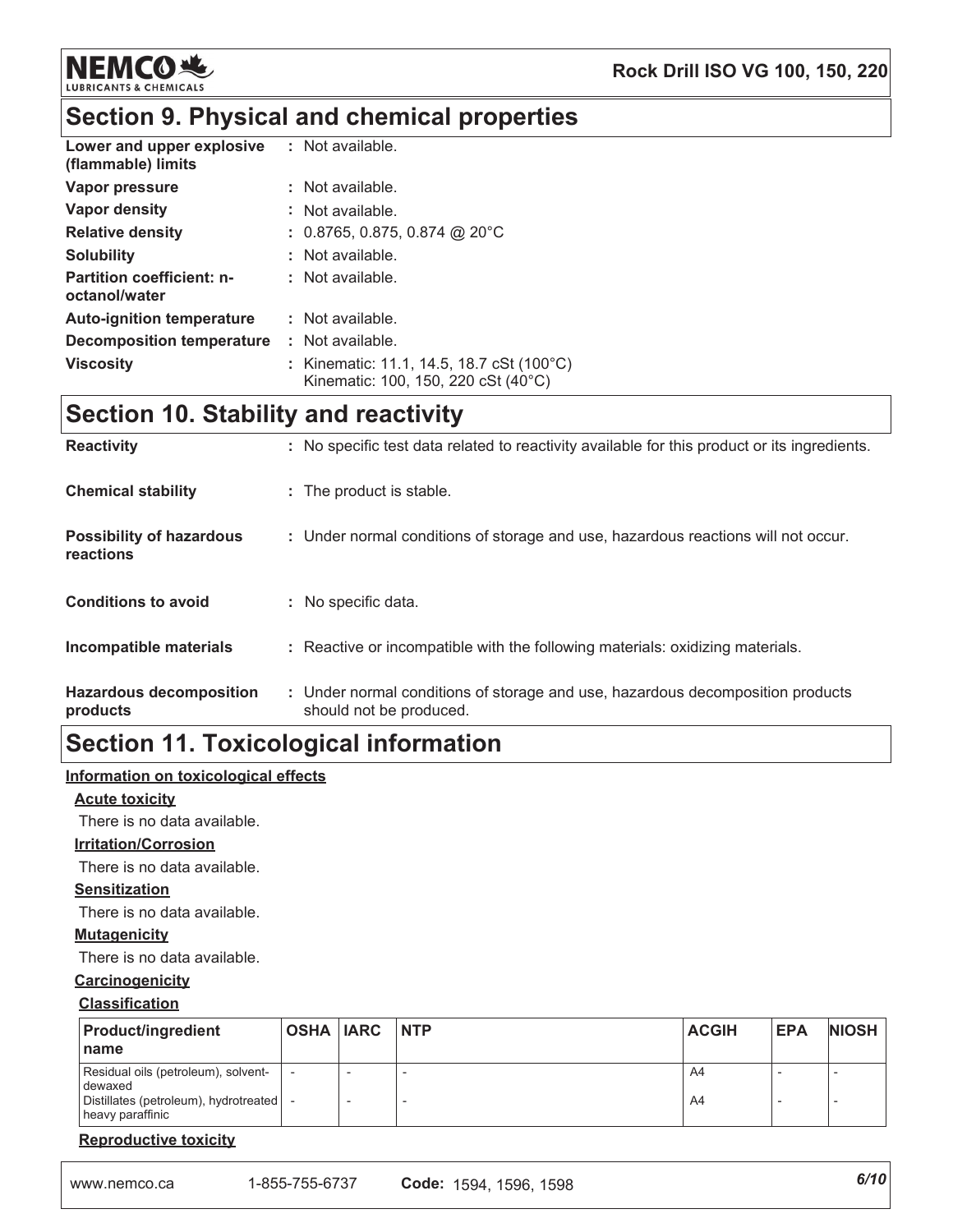

# **Section 11. Toxicological information**

There is no data available.

### **Teratogenicity**

There is no data available.

### Specific target organ toxicity (single exposure)

| <b>Name</b>                | Category   | Route of<br><b>exposure</b> | Target organs                            |
|----------------------------|------------|-----------------------------|------------------------------------------|
| $(C)$ -Octadec-9-Enylamine | Category 3 | Not applicable.             | Respiratory tract<br><b>l</b> irritation |

#### Specific target organ toxicity (repeated exposure)

| <b>Name</b>             | <b>Category</b> | ⊺Route of<br><i><b>Lexposure</b></i> | <b>Target organs</b>                               |
|-------------------------|-----------------|--------------------------------------|----------------------------------------------------|
| (Z)-Octadec-9-Enylamine | Category 2      | Not determined                       | gastrointestinal tract,<br>immune system and liver |

#### **Aspiration hazard**

| <b>Name</b>                | Result                                |
|----------------------------|---------------------------------------|
| $(Z)$ -Octadec-9-Enylamine | <b>ASPIRATION HAZARD - Category 1</b> |

| Information on the likely | Dermal contact. Eye contact. Inhalation. Ingestion. |  |  |
|---------------------------|-----------------------------------------------------|--|--|
| routes of exposure        |                                                     |  |  |

#### **Potential acute health effects**

| Eye contact         | : Causes serious eye irritation.                    |
|---------------------|-----------------------------------------------------|
| <b>Inhalation</b>   | : No known significant effects or critical hazards. |
| <b>Skin contact</b> | : May cause an allergic skin reaction.              |
| Ingestion           | : No known significant effects or critical hazards. |

### Symptoms related to the physical, chemical and toxicological characteristics

| Eye contact         | : Adverse symptoms may include the following:<br>pain or irritation<br>watering<br>redness |
|---------------------|--------------------------------------------------------------------------------------------|
| <b>Inhalation</b>   | : No known significant effects or critical hazards.                                        |
| <b>Skin contact</b> | : Adverse symptoms may include the following:<br>irritation<br>redness                     |
| Ingestion           | : No known significant effects or critical hazards.                                        |

### Delayed and immediate effects and also chronic effects from short and long term exposure

| <b>Short term exposure</b>              |                                                     |  |  |  |
|-----------------------------------------|-----------------------------------------------------|--|--|--|
| <b>Potential immediate</b><br>effects   | : No known significant effects or critical hazards. |  |  |  |
| <b>Potential delayed effects</b>        | : No known significant effects or critical hazards. |  |  |  |
| Long term exposure                      |                                                     |  |  |  |
| <b>Potential immediate</b><br>effects   | : No known significant effects or critical hazards. |  |  |  |
| <b>Potential delayed effects</b>        | : No known significant effects or critical hazards. |  |  |  |
| <b>Potential chronic health effects</b> |                                                     |  |  |  |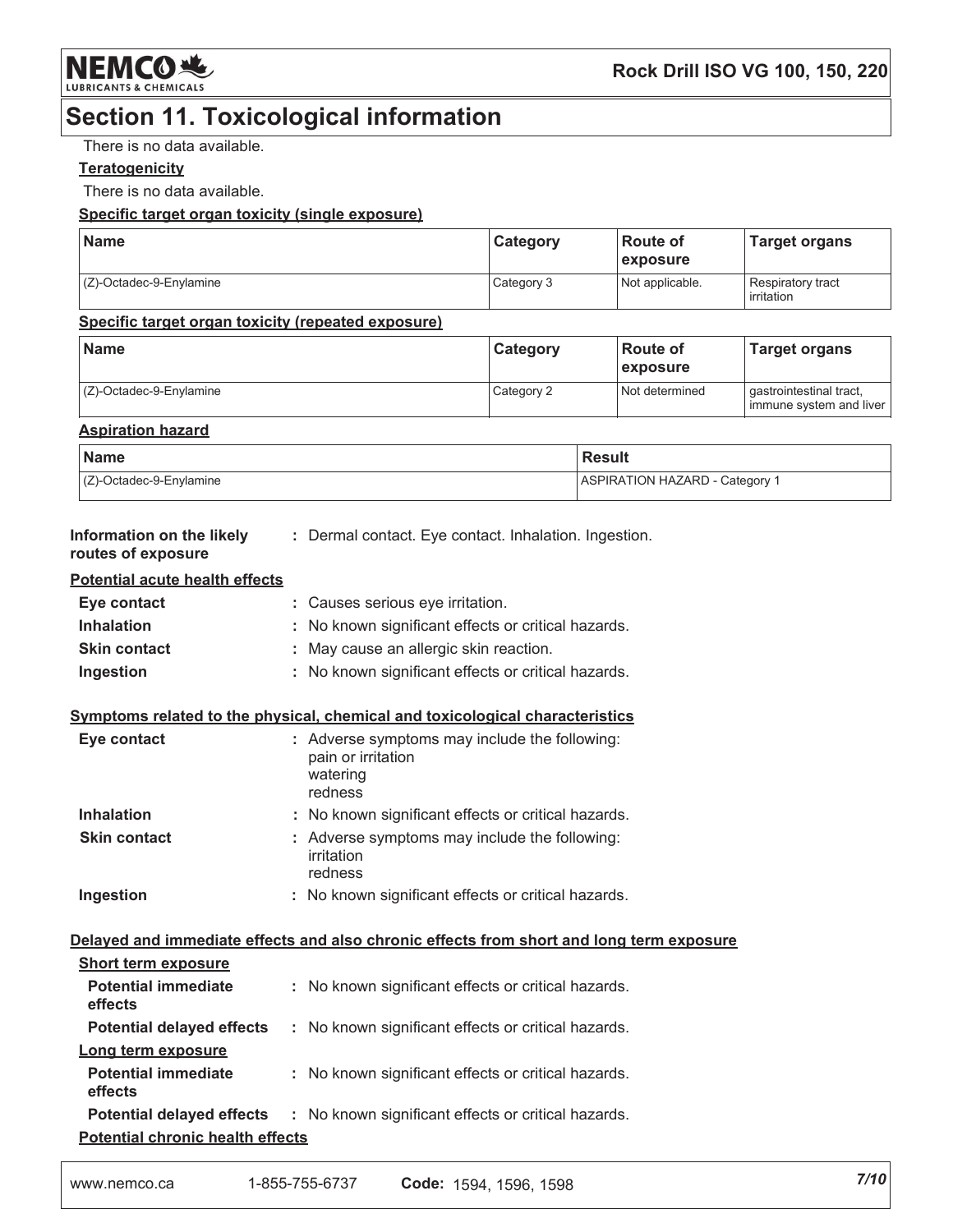

### Rock Drill ISO VG 100, 150, 220

# Section 11. Toxicological information

| General                      | : Once sensitized, a severe allergic reaction may occur when subsequently exposed<br>to very low levels. |
|------------------------------|----------------------------------------------------------------------------------------------------------|
| Carcinogenicity              | : No known significant effects or critical hazards.                                                      |
| <b>Mutagenicity</b>          | : No known significant effects or critical hazards.                                                      |
| <b>Teratogenicity</b>        | : No known significant effects or critical hazards.                                                      |
| <b>Developmental effects</b> | : No known significant effects or critical hazards.                                                      |
| <b>Fertility effects</b>     | : No known significant effects or critical hazards.                                                      |

### **Numerical measures of toxicity**

#### **Acute toxicity estimates**

| Route | <b>ATE value</b> |
|-------|------------------|
| Oral  | 68033.3 mg/kg    |

# **Section 12. Ecological information**

#### **Toxicity**

| <b>Product/ingredient name</b>    | <b>Result</b>  | <b>Species</b> | <b>Exposure</b> |
|-----------------------------------|----------------|----------------|-----------------|
| Phosphoric acid esters/amine salt | EC50 6.4 mg/L  | Algae          | 4 days          |
|                                   | EC50 91.4 mg/L | Daphnia        | 2 days          |
|                                   | LC50 24 mg/L   | Fish           | 4 days          |
|                                   | NOEC 1.7 mg/L  | Algae          | 4 davs          |
|                                   | NOEC 0.12 mg/L | Daphnia        | 21 days         |
|                                   | NOEC 3.2 mg/L  | Fish           | 4 davs          |

### Persistence and degradability

| <b>Product/ingredient name</b>    | Test                     | Result          |            | <b>Dose</b> | <b>Inoculum</b>         |
|-----------------------------------|--------------------------|-----------------|------------|-------------|-------------------------|
| Phosphoric acid esters/amine salt | <b>OECD</b>              | 7.4 % - 28 days |            |             |                         |
|                                   |                          |                 |            |             |                         |
| <b>Product/ingredient name</b>    | <b>Aquatic half-life</b> |                 | Photolysis |             | <b>Biodegradability</b> |

#### **Bioaccumulative potential**

| <b>Product/ingredient name</b> | $\mathsf{LogP}_\mathsf{ow}$ | <b>BCF</b> | <b>Potential</b> |
|--------------------------------|-----------------------------|------------|------------------|
| Polysulfides, di-tert-Bu       | 5.6                         |            | high             |

| Mobility in soil                                       |                               |
|--------------------------------------------------------|-------------------------------|
| Soil/water partition<br>coefficient (K <sub>oc</sub> ) | : There is no data available. |

#### Other adverse effects

: No known significant effects or critical hazards.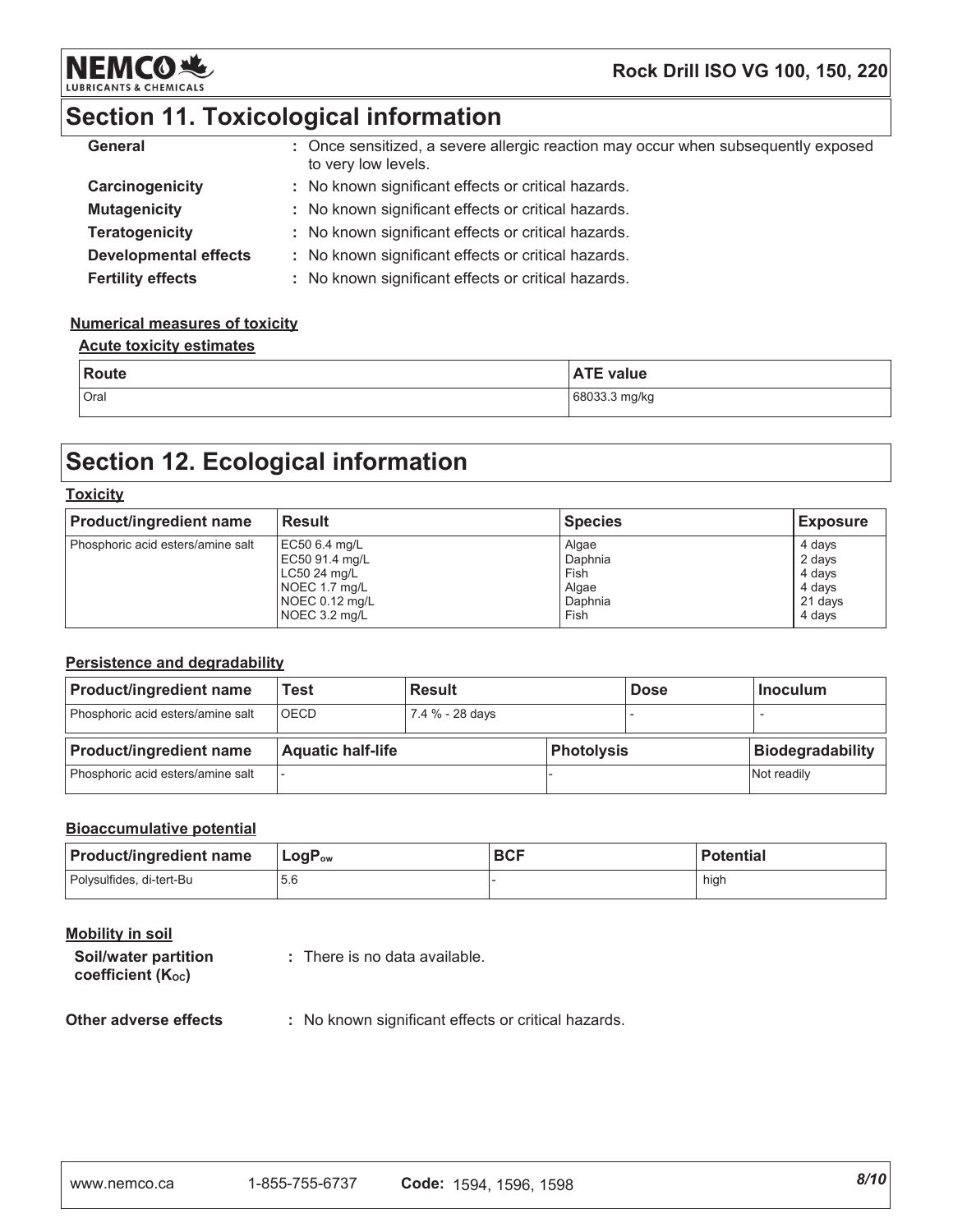

# **Section 13. Disposal considerations**

**Disposal methods** : The generation of waste should be avoided or minimized wherever possible. Disposal of this product, solutions and any by-products should comply with the requirements of environmental protection and waste disposal legislation and any regional local authority requirements. Dispose of surplus and non-recyclable products via a licensed waste disposal contractor. Waste should not be disposed of untreated to the sewer unless fully compliant with the requirements of all authorities with jurisdiction. Waste packaging should be recycled. Incineration or landfill should only be considered when recycling is not feasible. This material and its container must be disposed of in a safe way. Care should be taken when handling empty containers that have not been cleaned or rinsed out. Empty containers or liners may retain some product residues. Avoid dispersal of spilled material and runoff and contact with soil, waterways, drains and sewers.

# **Section 14. Transport information**

|                                      | <b>TDG Classification</b>                                                                                                                                                                                                                                  | <b>IMDG</b>                                                                                                                                                                                                      | <b>IATA</b>                                                                                                                |
|--------------------------------------|------------------------------------------------------------------------------------------------------------------------------------------------------------------------------------------------------------------------------------------------------------|------------------------------------------------------------------------------------------------------------------------------------------------------------------------------------------------------------------|----------------------------------------------------------------------------------------------------------------------------|
| <b>UN number</b>                     | <b>UN3082</b>                                                                                                                                                                                                                                              | <b>UN3082</b>                                                                                                                                                                                                    | <b>UN3082</b>                                                                                                              |
| <b>UN proper</b><br>shipping name    | ENVIRONMENTALLY HAZARDOUS<br>SUBSTANCE, LIQUID, N.O.S.<br>(Polysulfides, di-tert-Bu, Phosphoric<br>acid esters/amine salt)                                                                                                                                 | ENVIRONMENTALLY HAZARDOUS<br>SUBSTANCE, LIQUID, N.O.S.<br>(Polysulfides, di-tert-Bu, Phosphoric<br>acid esters/amine salt). Marine<br>pollutant (Polysulfides, di-tert-Bu,<br>Phosphoric acid esters/amine salt) | ENVIRONMENTALLY HAZARDOUS<br>SUBSTANCE, LIQUID, N.O.S.<br>(Polysulfides, di-tert-Bu, Phosphoric acid<br>esters/amine salt) |
| <b>Transport</b><br>hazard class(es) | 9                                                                                                                                                                                                                                                          | 9<br>$\bigstar$                                                                                                                                                                                                  | 9                                                                                                                          |
| <b>Packing group</b>                 | III                                                                                                                                                                                                                                                        | $\mathbf{III}$                                                                                                                                                                                                   | Ш                                                                                                                          |
| Environmental<br>hazards             | Yes.                                                                                                                                                                                                                                                       | Yes.                                                                                                                                                                                                             | Yes. The environmentally<br>hazardous substance mark is<br>not required.                                                   |
| <b>Additional</b><br>information     | Product classified as per the following<br>sections of the Transportation of<br>Dangerous Goods Regulations: 2.43-2.<br>45 (Class 9), 2.7 (Marine pollutant<br>mark).<br>The marine pollutant mark is not<br>required when transported by road or<br>rail. | The marine pollutant mark is not<br>required when transported in sizes of<br>$≤5$ L or $≤5$ kg.<br><b>Emergency schedules (EmS)</b><br>F-A. S-F                                                                  | The environmentally hazardous<br>substance mark may appear if required<br>by other transportation regulations.             |

**AERG** : 171

Special precautions for user : Transport within user's premises: always transport in closed containers that are upright and secure. Ensure that persons transporting the product know what to do in the event of an accident or spillage.